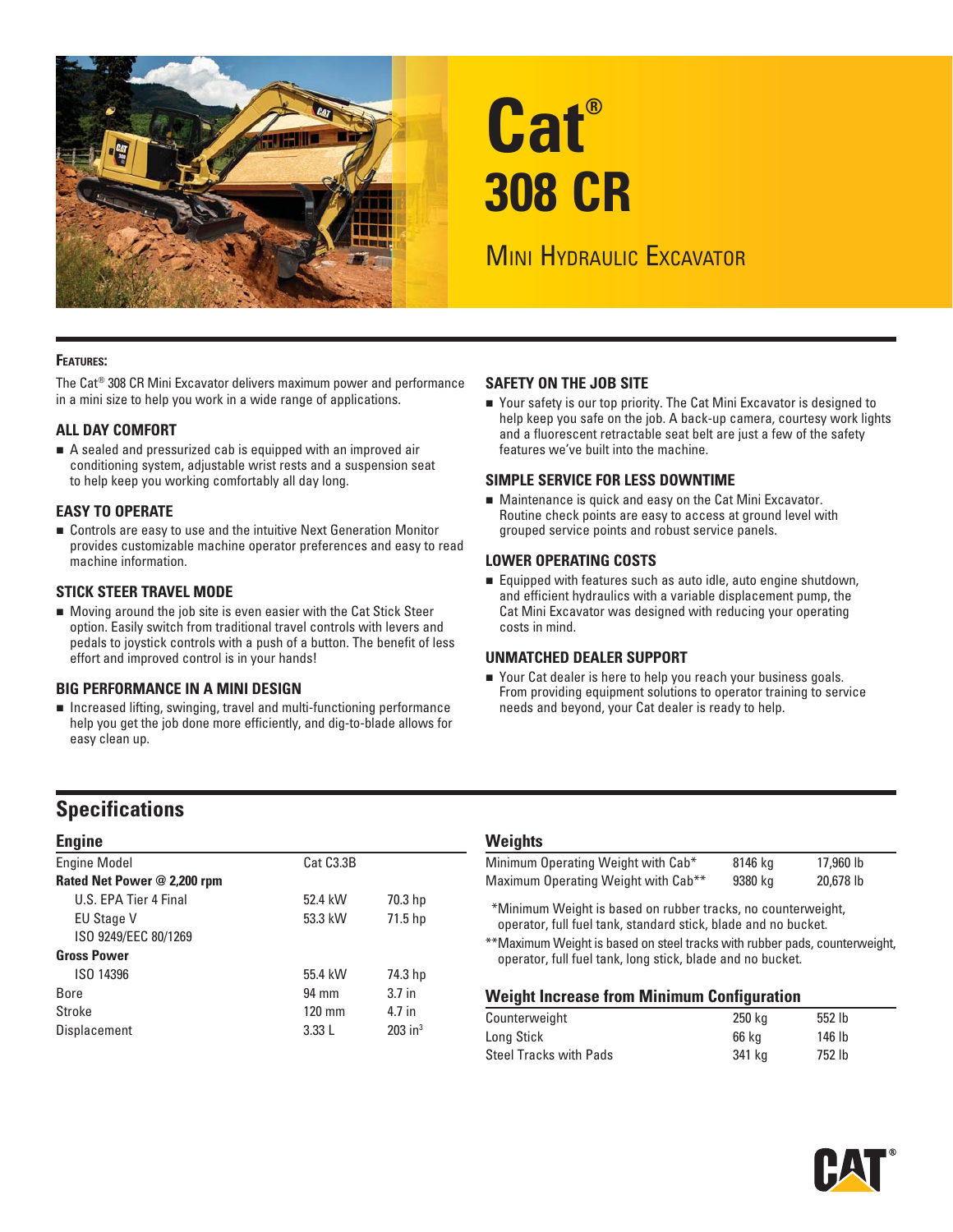# **308 CR Mini Hydraulic Excavator**

#### **Travel System**

| $5.1$ km/h | $3.2$ mph  |
|------------|------------|
| $3.1$ km/h | $1.9$ mph  |
| 27.8 kN    | 6,250 lbf  |
| 67.5 kN    | 15,175 lbf |
| 35.36 kPa  | 5 psi      |
| 40.72 kPa  | 6 psi      |
| 30 degrees |            |
|            |            |

#### **Service Refill Capacities**

| <b>Cooling System</b>   | 10.0 <sub>L</sub> | $2.6$ gal |
|-------------------------|-------------------|-----------|
| Engine Oil              | 11.21             | $3.0$ gal |
| <b>Fuel Tank</b>        | 147 L             | 39 gal    |
| <b>Hydraulic Tank</b>   | 53 L              | 14 gal    |
| <b>Hydraulic System</b> | 104 L             | 27 gal    |

### **Hydraulic System Community Community Community Community Community Community Community Community Community Community**

| Load Sensing Hydraulics with Variable Displacement Piston Pump |                           |                         |    |                                                                                                                                               | <b>Standard Stick</b> | <b>Long Stick</b> |  |
|----------------------------------------------------------------|---------------------------|-------------------------|----|-----------------------------------------------------------------------------------------------------------------------------------------------|-----------------------|-------------------|--|
| Pump Flow @ 2,400 rpm                                          | 167 $L/min$               | 44 gal/min              |    | 1 Dig Depth                                                                                                                                   | 4109 mm (162 in)      | 4644 mm (183      |  |
| <b>Operating Pressure - Equipment</b>                          | 285 <sub>bar</sub>        | 4,134 psi               |    | 2 Vertical Wall                                                                                                                               | 2992 mm (118 in)      | 3405 mm (134      |  |
| <b>Operating Pressure - Travel</b>                             | $285$ bar                 | 4,134 psi               |    | 3 Maximum Reach                                                                                                                               | 6949 mm (274 in)      | 7461 mm (294      |  |
| <b>Operating Pressure - Swing</b>                              | 250 <sub>bar</sub>        | 3,626 psi               |    | at Ground Level                                                                                                                               |                       |                   |  |
| Auxiliary Circuit - Primary                                    |                           |                         |    | 4 Maximum Reach                                                                                                                               | 7141 mm (281 in)      | 7637 mm (301      |  |
| Flow                                                           | 131 L/min                 | 35 gal/min              |    | 5 Maximum Dig Height                                                                                                                          | 6735 mm (265 in)      | 7038 mm (277      |  |
| Pressure                                                       | 285 bar                   | 4,134 psi               |    | 6 Maximum Dump Clearance                                                                                                                      | 4759 mm (187 in)      | 5071 mm (200      |  |
| Auxiliary Circuit - Secondary                                  |                           |                         |    | 7 Boom in Reach                                                                                                                               | 3059 mm (120 in)      | 3215 mm (127      |  |
| Flow                                                           | 33 L/min                  | 9 gal/min               |    |                                                                                                                                               |                       |                   |  |
| Pressure                                                       | 285 <sub>bar</sub>        | 4,134 psi               |    | 8 Tail Swing with<br>Counterweight                                                                                                            | 1645 mm (65 in)       | 1645 mm (65 i     |  |
| Digging Force - Stick (Standard)                               | 42.3 kN                   | 9,509 lbf               |    | Tail Swing without                                                                                                                            | 1450 mm (57 in)       | 1450 mm (57 i     |  |
| Digging Force - Stick (Long)<br>Digging Force - Bucket         | 35.7 kN<br>62.0 kN        | 8,032 lbf<br>13,946 lbf |    | Counterweight                                                                                                                                 |                       |                   |  |
|                                                                |                           |                         |    | 9 Maximum Blade Height                                                                                                                        | 369 mm (15 in)        | 369 mm (15 ir     |  |
| <b>Swing System</b>                                            |                           |                         |    | 10 Maximum Blade Depth                                                                                                                        | 408 mm (16 in)        | 408 mm (16 in     |  |
| <b>Machine Swing Speed</b>                                     | 10.6 rpm                  |                         |    | 11 Transport Height                                                                                                                           | 2487 mm (98 in)       | 2522 mm (99 i     |  |
| Boom Swing - Left                                              | 60 degrees                |                         |    | 12 Cab Height                                                                                                                                 | 2540 mm (100 in)      | 2540 mm (100      |  |
| Boom Swing - Right                                             | 50 degrees                |                         |    | 13 Swing Bearing Height                                                                                                                       | 755 mm (30 in)        | 755 mm (30 ir     |  |
|                                                                |                           |                         |    | 14 Overall Undercarriage Length                                                                                                               | 2880 mm (113 in)      | 2880 mm (113      |  |
| <b>Blade</b>                                                   |                           |                         |    | 15 Overall Shipping Length                                                                                                                    | 6571 mm (259 in)      | 6656 mm (262      |  |
| Width (Standard)                                               | 2300 mm                   | 91 in                   |    | 16 Boom Swing Right                                                                                                                           | 963 mm (38 in)        | 963 mm (38 ir     |  |
| Width (Wide)                                                   | 2450 mm                   | 97 in                   |    | 17 Boom Swing Left                                                                                                                            | 503 mm (20 in)        | 503 mm (20 ir     |  |
| Height                                                         | 431 mm                    | $17$ in                 |    | 18 Track Belt/Shoe Width                                                                                                                      | 450 mm (18 in)        | 450 mm (18 ir     |  |
| <b>Certification – Cab</b>                                     |                           |                         | 19 | <b>Overall Track Width</b>                                                                                                                    | 2300 mm (91 in)       | 2300 mm (91 i     |  |
| <b>Roll Over Protective Structure (ROPS)</b>                   | ISO 12117-2:2008          |                         |    | 20 Ground Clearance                                                                                                                           | 349 mm (14 in)        | 349 mm (14 ir     |  |
| Tip Over Protective Structure (TOPS)                           | ISO 12117:1997            |                         |    | 21 Stick Length                                                                                                                               | 1823 mm (72 in)       | 2358 mm (93 i     |  |
| <b>Top Guard</b>                                               | ISO 10262:1998 (Level II) |                         |    |                                                                                                                                               |                       |                   |  |
|                                                                |                           |                         |    | <b>Air Conditioning System</b>                                                                                                                |                       |                   |  |
| <b>Sound</b>                                                   |                           |                         |    | The air conditioning system on this machine contains the fluorinated                                                                          |                       |                   |  |
| <b>Operator Sound Pressure</b><br>(ISO 6396:2008)              | 72 dB(A)                  |                         |    | greenhouse gas refrigerant R134a (Global Warming Potential = 1430).<br>The system contains 1.0 kg of refrigerant which has a $CO2$ equivalent |                       |                   |  |
| <b>Average Exterior Sound Pressure</b><br>(ISO 6395:2008)      | 99 dB(A)                  |                         |    | of 1.430 metric tonnes.                                                                                                                       |                       |                   |  |

• European Union Directive "2000/14/EC"



| Load Sensing Hydraulics with Variable Displacement Piston Pump |                    |            |                  |                                | <b>Standard Stick</b> | <b>Long Stick</b> |
|----------------------------------------------------------------|--------------------|------------|------------------|--------------------------------|-----------------------|-------------------|
| Pump Flow @ 2,400 rpm                                          | 167 L/min          | 44 gal/min | $\mathbf{1}$     | Dig Depth                      | 4109 mm (162 in)      | 4644 mm (183 in)  |
| Operating Pressure - Equipment                                 | $285$ bar          | 4,134 psi  |                  | 2 Vertical Wall                | 2992 mm (118 in)      | 3405 mm (134 in)  |
| Operating Pressure - Travel                                    | $285$ bar          | 4,134 psi  |                  | 3 Maximum Reach                | 6949 mm (274 in)      | 7461 mm (294 in)  |
| Operating Pressure - Swing                                     | 250 <sub>bar</sub> | 3,626 psi  |                  | at Ground Level                |                       |                   |
| <b>Auxiliary Circuit - Primary</b>                             |                    |            |                  | 4 Maximum Reach                | 7141 mm (281 in)      | 7637 mm (301 in)  |
| Flow                                                           | $131$ L/min        | 35 gal/min |                  | 5 Maximum Dig Height           | 6735 mm (265 in)      | 7038 mm (277 in)  |
| Pressure                                                       | $285$ bar          | 4,134 psi  |                  | 6 Maximum Dump Clearance       | 4759 mm (187 in)      | 5071 mm (200 in)  |
| Auxiliary Circuit - Secondary<br>Flow                          | 33 L/min           | 9 gal/min  |                  | 7 Boom in Reach                | 3059 mm (120 in)      | 3215 mm (127 in)  |
| Pressure                                                       | $285$ bar          | 4,134 psi  |                  | 8 Tail Swing with              | 1645 mm (65 in)       | 1645 mm (65 in)   |
| Digging Force - Stick (Standard)                               | 42.3 kN            | 9,509 lbf  |                  | Counterweight                  |                       |                   |
| Digging Force - Stick (Long)                                   | 35.7 kN            | 8,032 lbf  |                  | Tail Swing without             | 1450 mm (57 in)       | 1450 mm (57 in)   |
| Digging Force – Bucket                                         | 62.0 kN            | 13,946 lbf |                  | Counterweight                  |                       |                   |
|                                                                |                    |            |                  | 9 Maximum Blade Height         | 369 mm (15 in)        | 369 mm (15 in)    |
| <b>Swing System</b>                                            |                    |            |                  | 10 Maximum Blade Depth         | 408 mm (16 in)        | 408 mm (16 in)    |
| <b>Machine Swing Speed</b>                                     | 10.6 rpm           |            |                  | 11 Transport Height            | 2487 mm (98 in)       | 2522 mm (99 in)   |
| Boom Swing - Left                                              | 60 degrees         |            |                  | 12 Cab Height                  | 2540 mm (100 in)      | 2540 mm (100 in)  |
| Boom Swing - Right                                             | 50 degrees         |            |                  | 13 Swing Bearing Height        | 755 mm (30 in)        | 755 mm (30 in)    |
|                                                                |                    |            | 14               | Overall Undercarriage Length   | 2880 mm (113 in)      | 2880 mm (113 in)  |
| <b>Blade</b>                                                   |                    |            | 15               | <b>Overall Shipping Length</b> | 6571 mm (259 in)      | 6656 mm (262 in)  |
| Width (Standard)                                               | 2300 mm            | $91$ in    | 16               | <b>Boom Swing Right</b>        | 963 mm (38 in)        | 963 mm (38 in)    |
| Width (Wide)                                                   | 2450 mm            | 97 in      | 17 <sup>17</sup> | <b>Boom Swing Left</b>         | 503 mm (20 in)        | 503 mm (20 in)    |
| Height                                                         | 431 mm             | $17$ in    | 18               | Track Belt/Shoe Width          | 450 mm (18 in)        | 450 mm (18 in)    |
| <b>Certification - Cab</b>                                     |                    |            | 19               | <b>Overall Track Width</b>     | 2300 mm (91 in)       | 2300 mm (91 in)   |
| <b>Roll Over Protective Structure (ROPS)</b>                   | ISO 12117-2:2008   |            | 20               | <b>Ground Clearance</b>        | 349 mm (14 in)        | 349 mm (14 in)    |
| Tip Over Protective Structure (TOPS)                           | ISO 12117:1997     |            |                  | 21 Stick Length                | 1823 mm (72 in)       | 2358 mm (93 in)   |
|                                                                |                    |            |                  |                                |                       |                   |

#### **Air Conditioning System**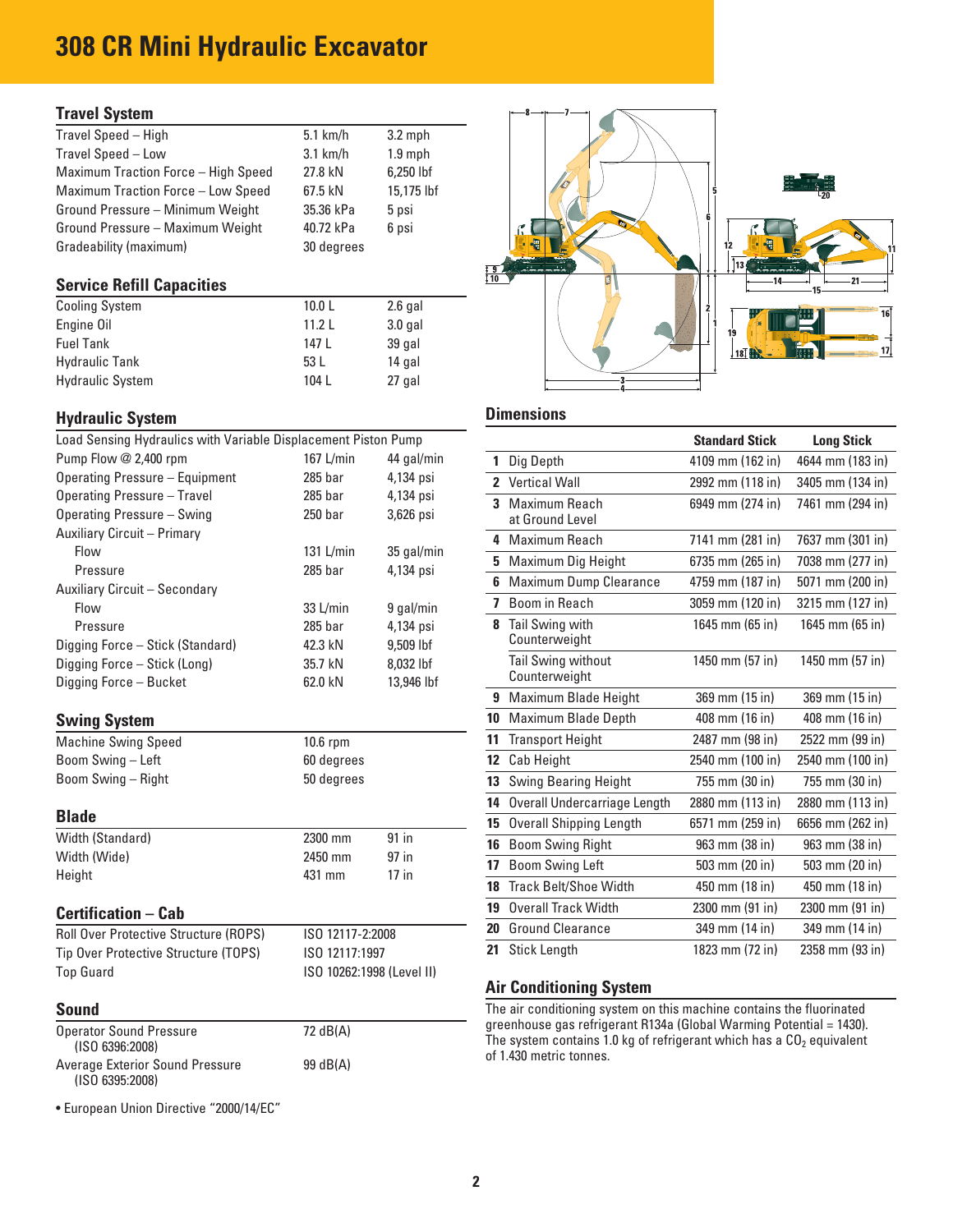# **308 CR Mini Hydraulic Excavator**

|                          |                       | 3 m (9.8 ft)                |                    |                            | $4.5$ m $(14.8)$ ft)        |                    |                 | <b>Lift Point Radius (Maximum)</b> |                    |                            |                        |                |
|--------------------------|-----------------------|-----------------------------|--------------------|----------------------------|-----------------------------|--------------------|-----------------|------------------------------------|--------------------|----------------------------|------------------------|----------------|
|                          |                       | <b>Over Front</b>           |                    |                            | <b>Over Front</b>           |                    |                 | <b>Over Front</b>                  |                    |                            |                        |                |
| <b>Lift Point Height</b> |                       | <b>Blade</b><br><b>Down</b> | <b>Blade</b><br>Up | <b>Over</b><br><b>Side</b> | <b>Blade</b><br><b>Down</b> | <b>Blade</b><br>Up | Over<br>Side    | <b>Blade</b><br>Down               | <b>Blade</b><br>Up | <b>Over</b><br><b>Side</b> | m<br>(f <sup>t</sup> ) |                |
| 4.5 <sub>m</sub>         | <b>Standard Stick</b> | kg<br>(Ib)                  |                    |                            |                             | 2331<br>(5, 139)   | 1852<br>(4,083) | 1637<br>(3,609)                    | 2006<br>(4,422)    | 1401<br>(3,089)            | 1242<br>(2,738)        | 5.29<br>(17.4) |
| (14.8 ft)                | Long Stick            | kg<br>(1b)                  |                    |                            |                             |                    |                 |                                    | 1520<br>(3,351)    | 1170<br>(2,579)            | 1036<br>(2, 284)       | 5.89<br>(19.3) |
| 3 m                      | <b>Standard Stick</b> | kg<br>(1b)                  |                    |                            |                             | 2681<br>(5, 911)   | 1787<br>(3,940) | 1575<br>(3, 472)                   | 1960<br>(4, 321)   | 1107<br>(2,441)            | 980<br>(2, 161)        | 6.03<br>(19.8) |
| (9.8 ft)                 | Long Stick            | kg<br>(lb)                  |                    |                            |                             | 2301<br>(5,073)    | 1805<br>(3,979) | 1590<br>(3,505)                    | 1488<br>(3,280)    | 955<br>(2,105)             | 843<br>(1,858)         | 6.55<br>(21.5) |
| 1.5m                     | <b>Standard Stick</b> | kg<br>(1b)                  |                    |                            |                             | 3306<br>(7, 288)   | 1668<br>(3,677) | 1461<br>(3,221)                    | 2123<br>(4,680)    | 1014<br>(2,235)            | 896<br>(1, 975)        | 6.26<br>(20.5) |
| $(4.9 \text{ ft})$       | Long Stick            | kg<br>(1b)                  |                    |                            |                             | 3017<br>(6,651)    | 1669<br>(3,680) | 1460<br>(3,219)                    | 1590<br>(3,505)    | 880<br>(1,940)             | 773<br>(1,704)         | 6.75<br>(22.1) |
| 0 <sub>m</sub><br>(0 ft) | <b>Standard Stick</b> | kg<br>(lb)                  | 3780<br>(8,333)    | 2920<br>(6, 437)           | 2463<br>(5,430)             | 3576<br>(7,884)    | 1581<br>(3,486) | 1378<br>(3,038)                    | 2342<br>(5, 163)   | 1045<br>(2,304)            | 920<br>(2,028)         | 6.03<br>(19.8) |
|                          | Long Stick            | kg<br>(Ib)                  | 3945<br>(8,697)    | 2877<br>(6, 343)           | 2420<br>(5, 335)            | 3492<br>(7,699)    | 1552<br>(3,422) | 1349<br>(2, 974)                   | 1863<br>(4,107)    | 896<br>(1,975)             | 785<br>(1,731)         | 6.55<br>(21.5) |

#### **Lift Capacities – Minimum Configuration\***

\*Minimum Weight includes rubber tracks, no counterweight, operator, full fuel tank, standard stick, blade and no bucket.

#### **Lift Capacities – Maximum Configuration\*\***

|                          |                       |                      | 3 m (9.8 ft)       |                     |                      |                    | $4.5$ m $(14.8)$ ft)       |                      | <b>Lift Point Radius (Maximum)</b> |                            |                        |                |
|--------------------------|-----------------------|----------------------|--------------------|---------------------|----------------------|--------------------|----------------------------|----------------------|------------------------------------|----------------------------|------------------------|----------------|
|                          |                       | <b>Over Front</b>    |                    |                     |                      | <b>Over Front</b>  |                            | <b>Over Front</b>    |                                    |                            |                        |                |
| <b>Lift Point Height</b> |                       | <b>Blade</b><br>Down | <b>Blade</b><br>Up | <b>Over</b><br>Side | <b>Blade</b><br>Down | <b>Blade</b><br>Up | <b>Over</b><br><b>Side</b> | <b>Blade</b><br>Down | <b>Blade</b><br>Up                 | <b>Over</b><br><b>Side</b> | m<br>(f <sup>t</sup> ) |                |
| 4.5 <sub>m</sub>         | <b>Standard Stick</b> | kg<br>(1b)           |                    |                     |                      | 2332<br>(5, 141)   | 2332<br>(5, 141)           | 1954<br>(4,308)      | 1687<br>(3,719)                    | 1686<br>(3,717)            | 1491<br>(3, 287)       | 5.31<br>(17.4) |
| (14.8 ft)                | Long Stick            | kg<br>(lb)           |                    |                     |                      |                    |                            |                      | 1518<br>(3,347)                    | 1518<br>(3, 347)           | 1256<br>(2,769)        | 5.90<br>(19.4) |
| 3 <sub>m</sub>           | <b>Standard Stick</b> | kg<br>(Ib)           |                    |                     |                      | 2151<br>(4, 742)   | 2150<br>(4,740)            | 1889<br>(4, 165)     | 1355<br>(2,987)                    | 1355<br>(2,987)            | 1197<br>(2,639)        | 6.04<br>(19.8) |
| (9.8 ft)                 | Long Stick            | kg<br>(1b)           |                    |                     |                      | 2314<br>(5, 101)   | 2314<br>(5, 101)           | 1905<br>(4,200)      | 1180<br>(2,601)                    | 1179<br>(2,599)            | 1040<br>(2,293)        | 6.56<br>(21.5) |
| 1.5 m                    | <b>Standard Stick</b> | kg<br>(lb)           |                    |                     |                      | 2032<br>(4, 480)   | 2031<br>(4,478)            | 1775<br>(3, 913)     | 1255<br>(2,767)                    | 1254<br>(2,765)            | 1106<br>(2,438)        | 6.26<br>(20.5) |
| (4.9 ft)                 | Long Stick            | kg<br>(1b)           |                    |                     |                      | 2033<br>(4,482)    | 2032<br>(4,480)            | 1774<br>(3, 911)     | 1099<br>(2,423)                    | 1098<br>(2,421)            | 966<br>(2, 130)        | 6.75<br>(22.1) |
| 0 <sub>m</sub><br>(0 ft) | <b>Standard Stick</b> | kg<br>(Ib)           | 3825<br>(8, 433)   | 3825<br>(8, 433)    | 3016<br>(6,649)      | 1947<br>(4,292)    | 1946<br>(4,290)            | 1694<br>(3,735)      | 1299<br>(2,864)                    | 1298<br>(2,862)            | 1142<br>(2,518)        | 6.02<br>(19.8) |
|                          | Long Stick            | kg<br>(lb)           | 3962<br>(8,735)    | 3962<br>(8,735)     | 2971<br>(6, 550)     | 1918<br>(4,228)    | 1917<br>(4,226)            | 1664<br>(3,668)      | 1126<br>(2, 482)                   | 1125<br>(2,480)            | 987<br>(2, 176)        | 6.54<br>(21.4) |

\*\* Maximum Weight includes steel tracks with rubber pads, counterweight, operator, full fuel tank, long stick, blade and no bucket.